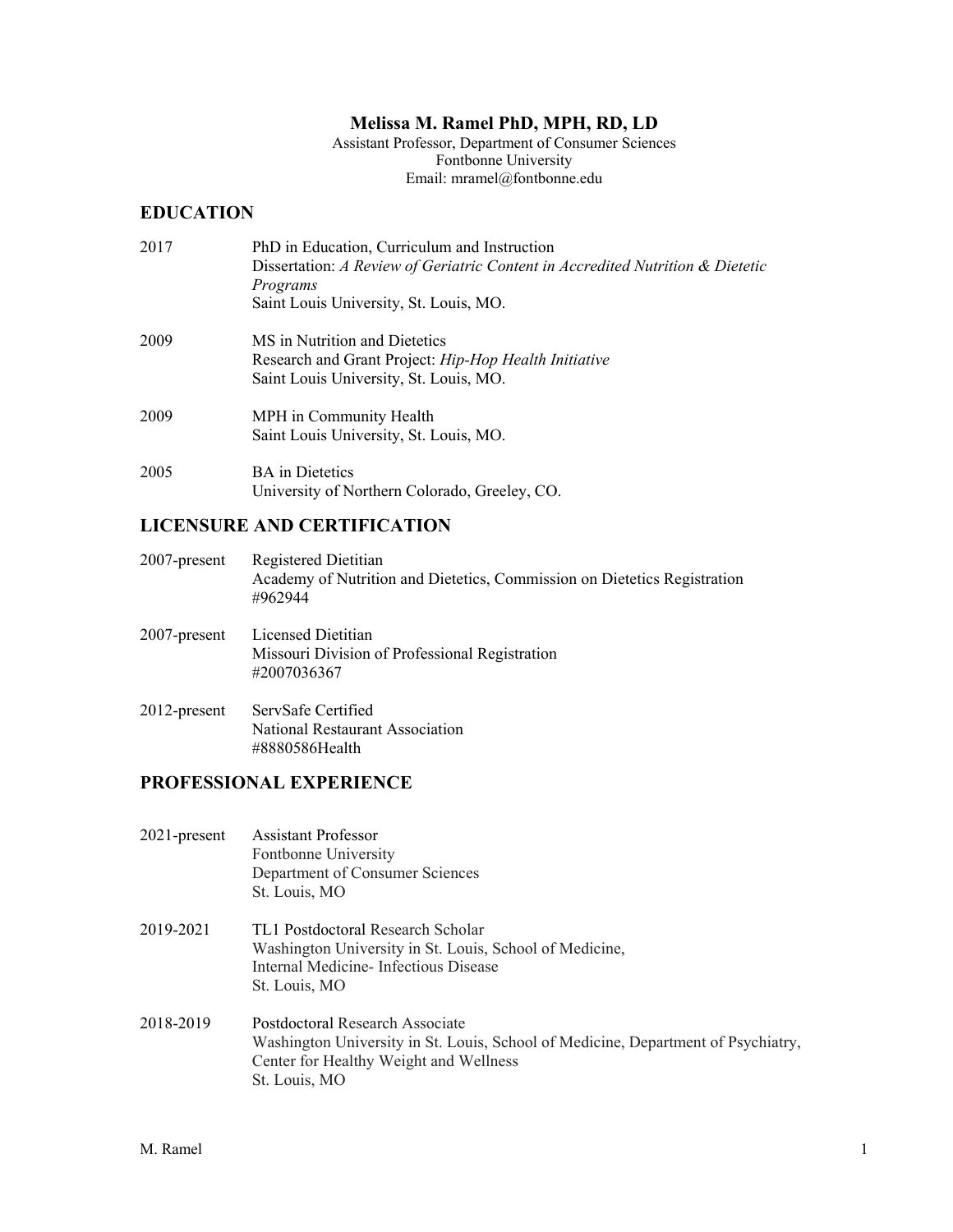| 2011-2018 | Nutrition Coordinator, Nutrition Services Grant, Co-PI<br>Health Promotion, Education, & Marketing<br>City of St. Louis Department of Health<br>St. Louis, MO |
|-----------|---------------------------------------------------------------------------------------------------------------------------------------------------------------|
|           | Instructor, Department of Nutrition and Dietetics<br>Doisy College of Health Sciences<br>Saint Louis University<br>St. Louis, MO                              |
| 2011-2018 | Clinical Preceptor, City of St. Louis Department of Health, Saint Louis University<br>Dietetic Internship, St. Louis, MO                                      |
| 2007-2011 | Clinical Dietitian, Healthcare Services Group, Inc., St. Louis, MO.                                                                                           |
| 2007-2011 | Clinical Preceptor, Healthcare Services Group, Inc., Saint Louis University Dietetic<br>Internship, St. Louis, MO                                             |

## **UNIVERSITY TEACHING**

Fontbonne University NTR 216, Principles of Nutrition NTR 223, Interviewing, Education, and Counseling NTR 316, Lifecycle Nutrition NTR 415/416 Medical Nutrition Therapy I, II FCS 436/438, Prep for Supervised Practice

Saint Louis University DIET 1000, Hot Topics in Nutrition DIET 5220, Gerontological Nutrition DIET 5940, Dietetic Internship, clinical preceptor

## **HONORS AND AWARDS**

2017-2018 Gateway Geriatric Faculty Scholar, (\$30,000 buy-out)

2017 Geriatrics Workforce Enhancement Program, Clinic coordinator (10% time buy-out)

2014-2015 Gateway Geriatric Education Consortium Faculty Scholar

## **COMMUNITY SERVICE**

10/15-3/16 HEAL Partnership, Leadership Team, City of St. Louis Department of Health Liaison

2013-2018 HEAL Partnership, Healthy Food Access Subcommittee member

2012-2018 Dietetic Intern Mentor

2011-2018 Nutrition Coordinator, City of St. Louis Department of Health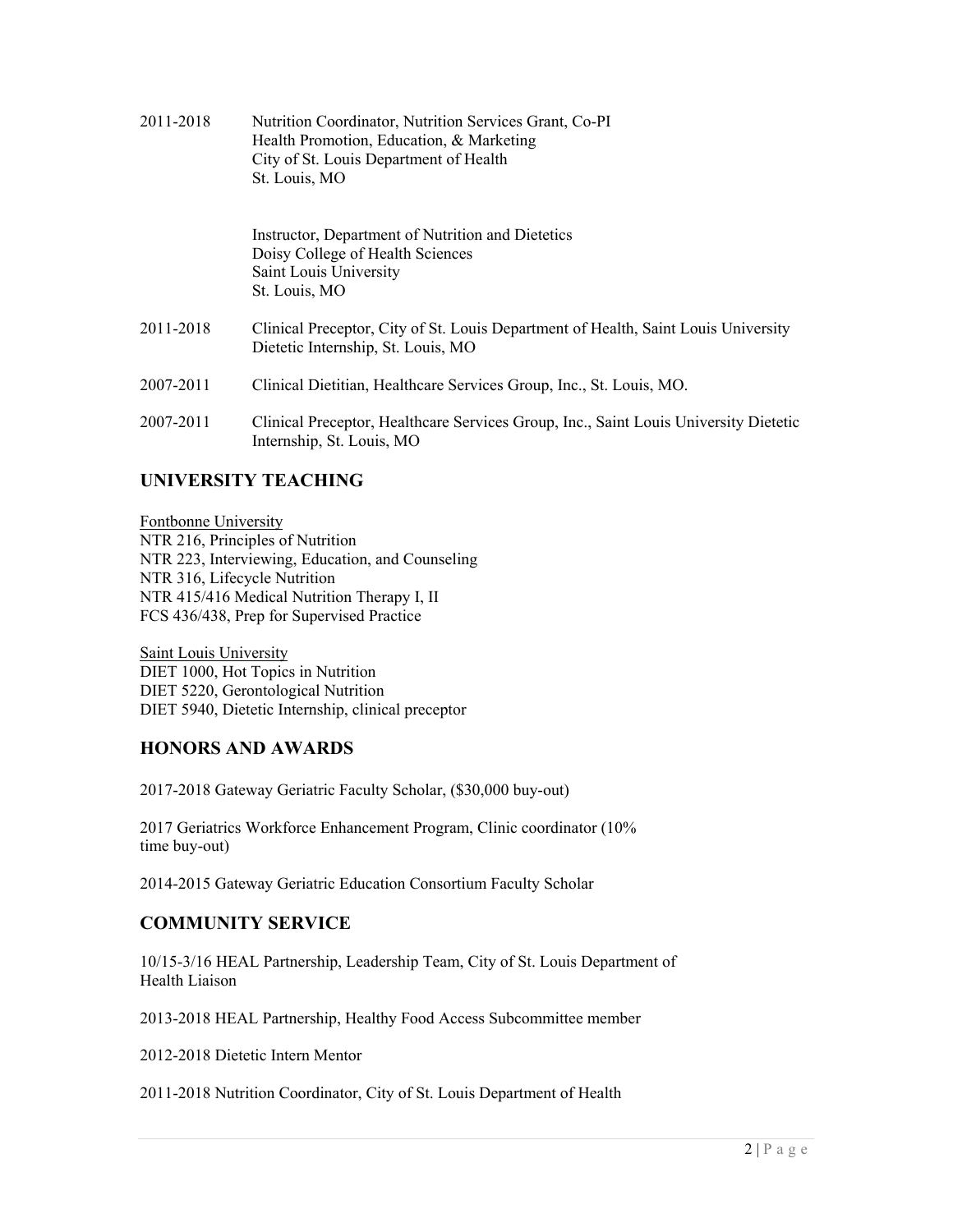## **PUBLICATIONS**

Peer-reviewed Manuscripts

- 2021 Epstein LH, Schechtman KB, Kilanowski C, **Ramel M**, Moursi NA, Quattrin T, Cook SR, Eneli IU, Pratt C, Geller N, Campo R, Lew D, Wilfley DE. Implementing family-based behavioral treatment in the pediatric primary care setting: Design of the PLAN study. Contemp Clin Trials. 2021 Oct;109: 106497. doi: 10.1016/j.cct.2021.106497. Epub 2021 Aug 10. PMID: 34389519.
- 2021 Wilfley DE, Fowler LA, Hampl SE, Dreyer Gillette ML, Staiano AE, Graham AK, Grammer AC, Nelson L, Carlson JA, Brown DS, Gabbert S, Springstroh K, Thomas F, **Ramel M**, Welch R, Johnson W; MO-CORD Study Group. Implementation of a Scalable Family-Based Behavioral Treatment for Childhood Obesity Delivered through Primary Care Clinics: Description of the Missouri Childhood Obesity Research Demonstration Study Protocol. Child Obes. 2021 Sep;17(S1):S39-S47. doi: 10.1089/chi.2021.0175. PMID: 34569843; PMCID: PMC8575056.
- 2021 **Ramel, M**., Wilfley, D., & Tabak, R. 86185 Food Cost and Perceptions: Through the lens of coaches providing family-based childhood obesity treatment. Journal of Clinical and Translational Science, 1-2. doi:10.1017/cts.2021.552
- 2021 Davison, GM, Fowler, LA, **Ramel, M**, et al. Racial and socioeconomic disparities in the efficacy of a family-based treatment programme for paediatric obesity. *Pediatric Obesity*. 2021;e12792. https://doi.org/10.1111/ijpo.127922017.
- 2020 **Ramel, M**., Wilfley, D., & Tabak, R. 4499 A look at motivation and income level for families in obesity treatment. Journal of Clinical and Translational Science, 4 (S1), 121-122. doi: 10.1017/cts.2020.366
- 2017 Artenie, C. & Davis, D. (editors). **Ramel, M** (contributor). Specialists, Passions & Careers. 2017. Montreal: Universitas Press.
- 2016 Lindhorst E, **Ramel MM**, Kelly P, Jones LA. A mini nutritional assessment of the risk of malnutrition in elderly under three nutrition support models. *J Aging Res Clin Practice 2016;5(1):20-23. http://dx.doi.org/10.14283/jarcp.2016.83*

#### Non peer-reviewed publications

- 2018 Ramel MM. *Geriatric Assessment: Seeing the Whole Picture*. Aging Successfully, Spring 2018, XXVII (1): 7. A online publication of the Division of Geriatric Medicine, Department of Internal Medicine, Saint Louis University School of Medicine, Gateway Geriatric Education Center (GEC) Missouri, *http://aging.slu.edu/agingsuccessfully.*
- 2018 Ramel MM. *A Combination of great flavors and ideas*. City of St. Louis Newsgram (online publication).
- 2016 Ramel MM. *HEAL Partnership Aims to Reduce Obesity in St. Louis by 5% by 2018*. Institute for Public Health Blog, Washington University in St. Louis.
- 2015 Ramel MM. *#JUMPday*. City of St. Louis Newsgram (online publication).
- 2015 Ramel MM. *What's Healthier?*. Health Institute STL Blog.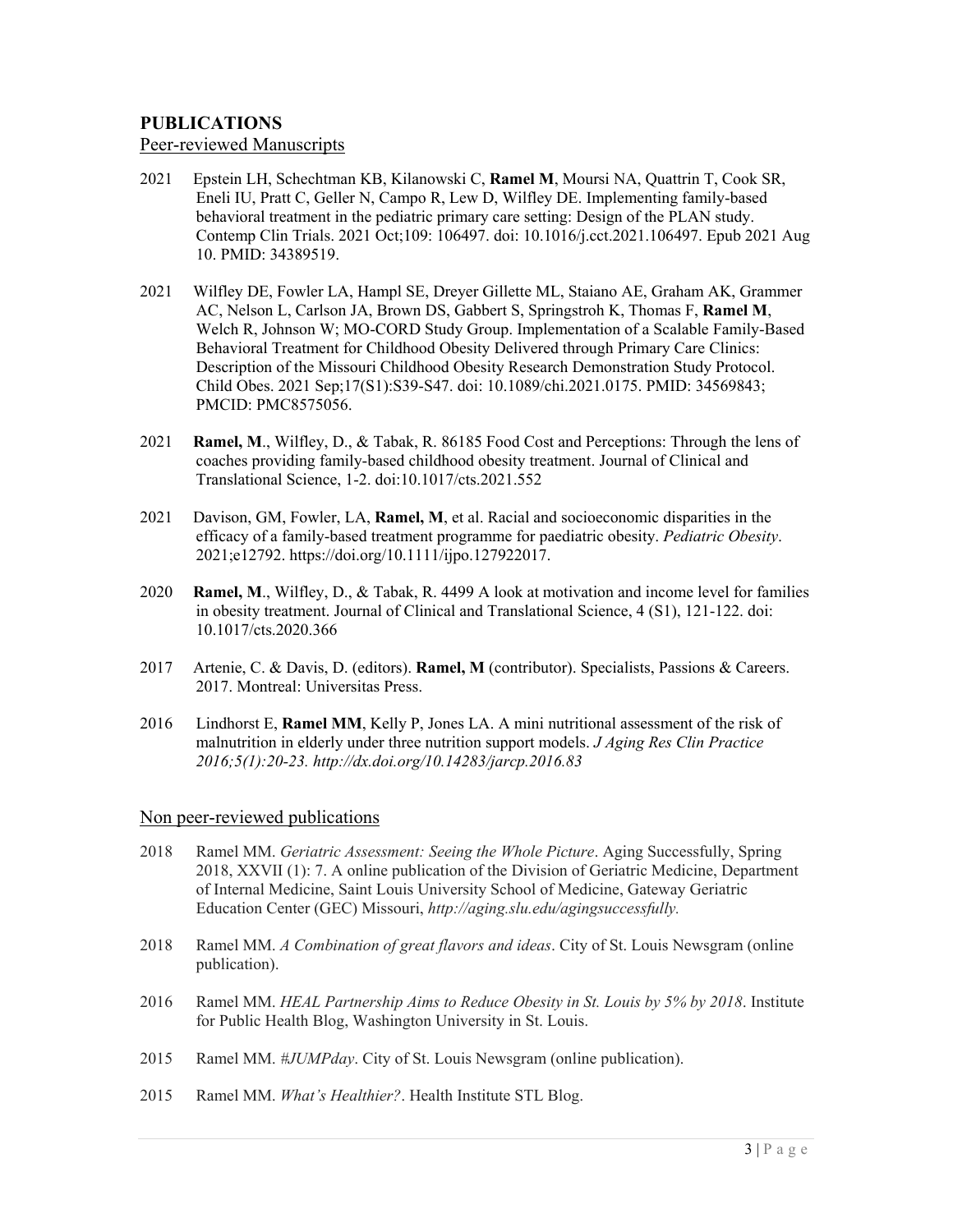- 2014 Ramel MM. *National Night Out*. City of St. Louis Newsgram (online publication).
- 2014 Ramel MM. *National Nutrition Month*. City of St. Louis Newsgram (online publication).
- 2014 Ramel MM. *National Public Health Week*. City of St. Louis Newsgram (online publication).
- 2014 Ramel MM. *Celebrate the 4th Anniversary of Let's Move! STL*. City of St. Louis Newsgram (online publication).
- 2013 Ramel MM. *Let's Move! STL*. City of St. Louis Newsgram (online publication).
- 2012 Ramel MM. *Let's Move! Golf and Walk Program*. City of St. Louis Newsgram (online publication).

#### **GRANTS**

| 2018      | PI, Workplace Lactation Support Mini-Grant, City Hall, \$500. St. Louis, MO.                                         |
|-----------|----------------------------------------------------------------------------------------------------------------------|
| 2017-2018 | Co-Investigator, City of St. Louis Department of Health, Nutrition Services FY2018,<br>\$175,000. St. Louis, MO.     |
| 2017      | PI, Missouri Academy of Nutrition and Dietetics (MOAND), Nutrition Education<br>Support Grant, \$300. St. Louis, MO. |
| 2016-2017 | Co-Investigator, City of St. Louis Department of Health, Nutrition Services FY2017,<br>\$150,000. St. Louis, MO.     |
| 2015-2016 | PI, Workplace Lactation Support Mini-Grant, \$500. St. Louis, MO.                                                    |
| 2015-2016 | Co-Investigator, City of St. Louis Department of Health, Nutrition Services FY2016,<br>\$150,000. St. Louis, MO.     |
| 2014-2015 | Co-Investigator, City of St. Louis Department of Health, Nutrition Services FY2015,<br>\$150,000. St. Louis, MO.     |
| 2013-2014 | Co-Investigator, City of St. Louis Department of Health, Nutrition Services FY2014,<br>\$150,000. St. Louis, MO.     |
| 2012-2013 | Co-Investigator, City of St. Louis Department of Health, Nutrition Services FY2013,<br>\$170,000. St. Louis, MO.     |
| 2012      | PI, Kids Eat Right, Academy of Nutrition and Dietetics, Healthy Snacking. In a<br>Nutshell, \$200. St. Louis, MO.    |
| 2011-2012 | Co-Investigator, City of St. Louis Department of Health, Nutrition Services FY2012,<br>\$150,000. St. Louis, MO.     |
|           |                                                                                                                      |

#### **PROFESSIONAL ORGANIZATION / HONOR SOCIETY MEMBERSHIPS**

2011-2019 Missouri Academy of Nutrition and Dietetics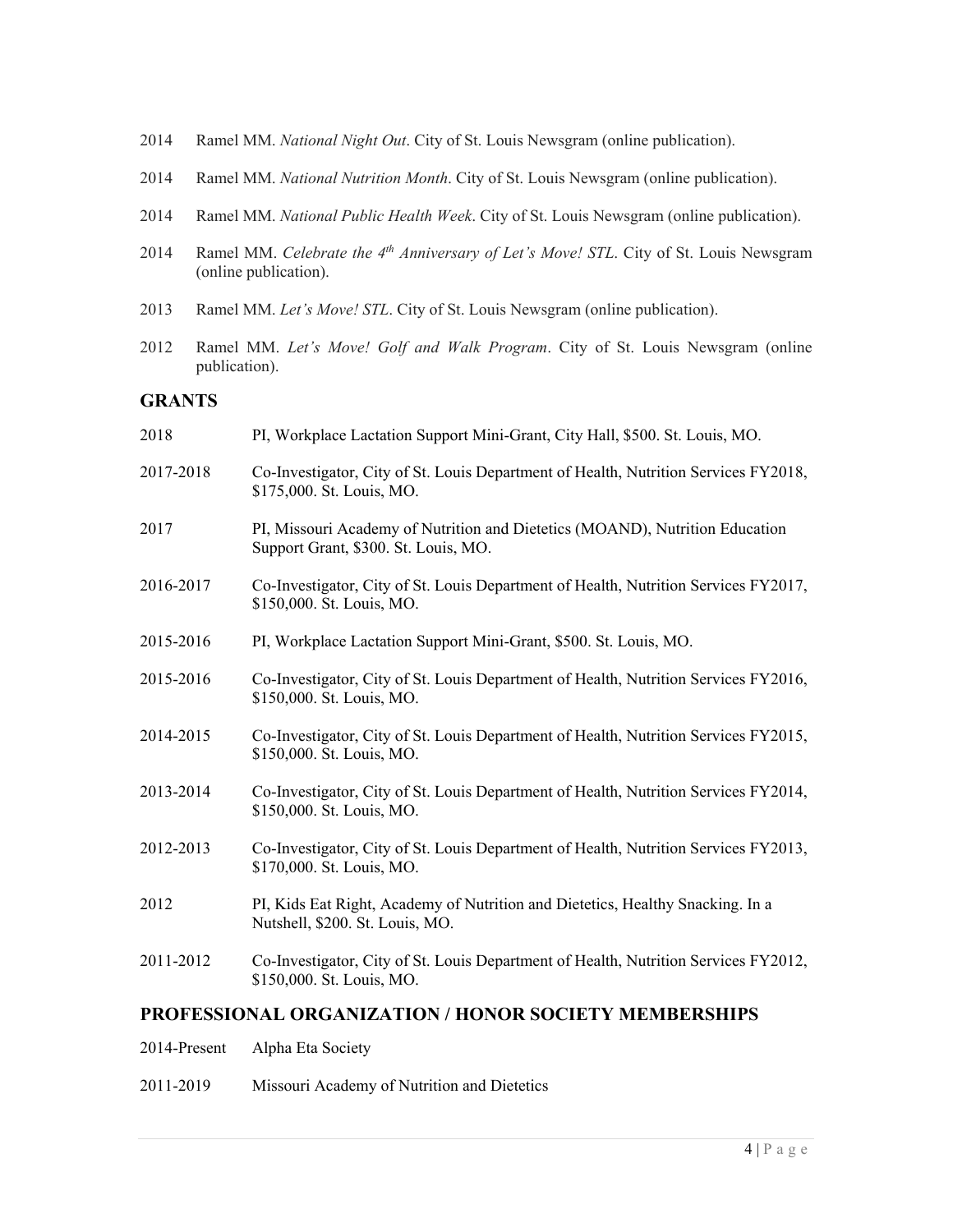| 2011-2012 |  | Saint Louis Academy of Nutrition and Dietetics |
|-----------|--|------------------------------------------------|
|           |  |                                                |

2004-2019 Academy of Nutrition and Dietetics

### **COMMUNITY SERVICE**

| <b>HONORS AND AWARDS</b> |                                                                                                                                    |  |
|--------------------------|------------------------------------------------------------------------------------------------------------------------------------|--|
| 2012-Present             | Mentor for Dietetic Interns, Saint Louis University, St. Louis, MO.                                                                |  |
| 2013-Present             | Healthy Food Access Subcommittee member, HEAL Partnership, City of<br>St. Louis Department of Health, St. Louis, MO.               |  |
| 2015-Present             | Leadership Team Member, Healthy Eating Active Living (HEAL) Partnership, City<br>of St. Louis Department of Health, St. Louis, MO. |  |

| 2017-2018 | Recipient of Gateway Geriatric Faculty Scholar Award, Geriatrics Workforce<br>Enhancement Program, Saint Louis University School of Medicine, Division of<br>Geriatric Medicine, St. Louis, MO. |
|-----------|-------------------------------------------------------------------------------------------------------------------------------------------------------------------------------------------------|
| 2017      | Clinical Coordinator, Geriatrics Workforce Enhancement Program, Saint Louis<br>University School of Medicine, Division of Geriatric Medicine, St. Louis, MO.                                    |
| 2014-2015 | Faculty Scholar, Gateway Geriatric Education Consortium, Saint Louis University<br>School of Medicine, Division of Geriatric Medicine, St. Louis, MO.                                           |

# **PRESENTATIONS**

National

- 2020 Ramel MM, Tabak, R, Malone, S., Bradley, C., Baumann, A. *Implementation of telehealth during a novel pandemic.* 13<sup>th</sup> Annual Institute for Public Health, COVID-19 Pandemic Response, Lessons Learned, and Recovery. Eric P. Newman Education Center, Washington University in St. Louis, Medical Campus, St. Louis, MO.
- 2019 Ramel MM, Wilfley, D, Tabak, R. *A look at motivation and income level for families in obesity treatment.* 12<sup>th</sup> Annual Institute for Public Health, Healthy Moms and Babies: Paving the Path to Reproductive Equity, Eric P. Newman Education Center, Washington University in St. Louis, Medical Campus, St. Louis, MO.
- 2018 Wright K, Weiss E, Gockel-Blessing EA, Ramel MM. *Heart rate response to caffeine ingestion as a predictor of magnitude and direction of blood pressure changes*. Poster; Food & Nutrition Conference & Expo (FNCE), 2018 Annual Meeting & Forum, Atlanta, GA. Abstract published in proceedings.
- 2018 Ramel MM, Berg-Weger, M, Fitzgerald, J, Hawthorne, K, Henderson-Kalb, J, Morley, J. *Interprofessional Geriatric Assessment Clinic: A Strategy for Teaching & Service*. Poster; National Academies of Practice (NAP), 2018 Annual Conference, Washington, D.C. Abstract published in proceedings.
- 2015 Ramel MM, Landfried LK, Jones LA. *The Effectiveness of a Web-based \Behavior Modification and Education Program*. Poster; Academy of Nutrition and Dietetics, Food and Nutrition Conference and Exposition (FNCE), Nashville, TN. Abstract published in proceedings.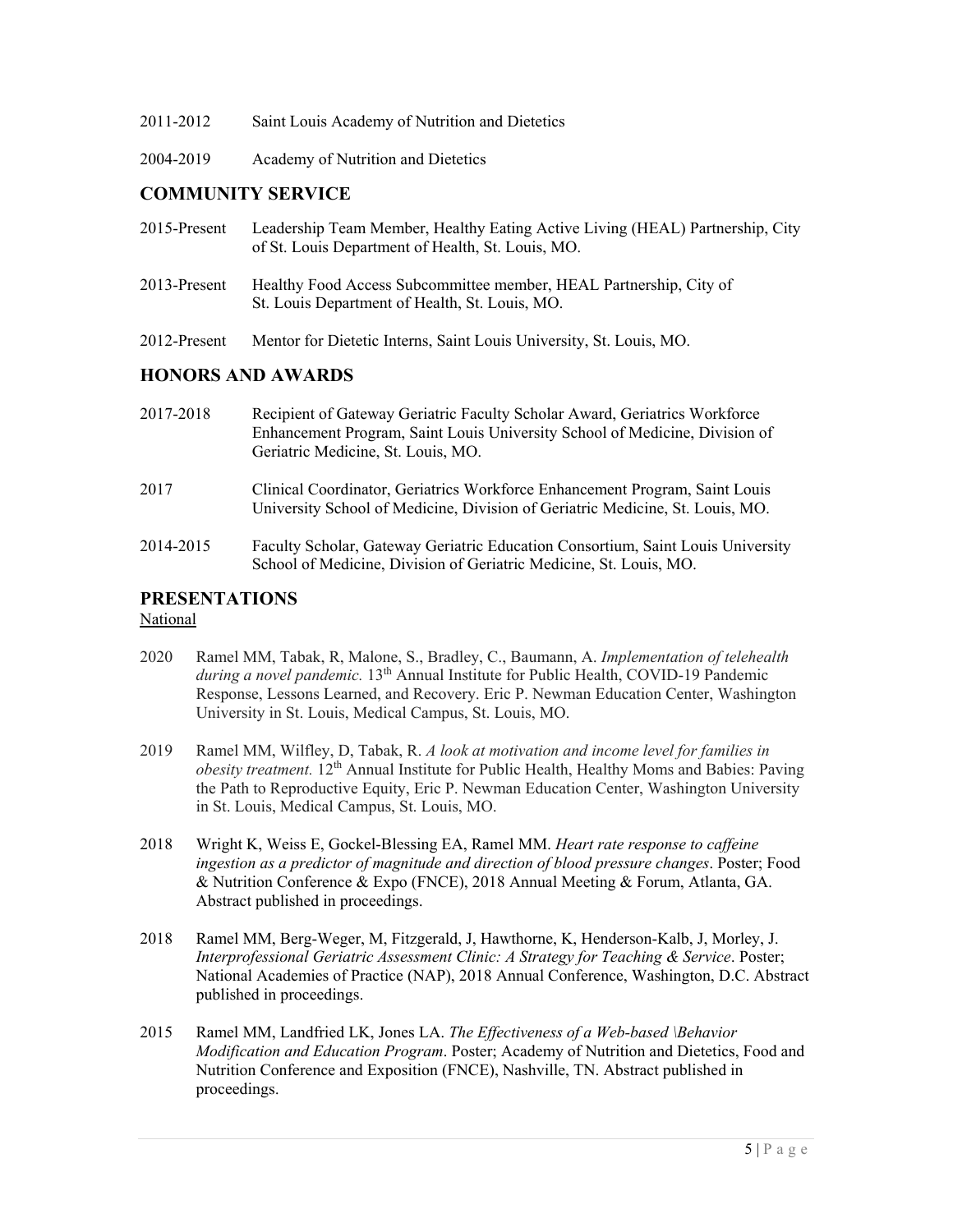- 2012 Ramel MM, Landfried LK, Jones LA. *Using Technology for Cost-Effective Health Promotion and Marketing*. Poster; Academy of Nutrition and Dietetics, Food and Nutrition Conference and Exposition (FNCE), Philadelphia, PA. Abstract published in proceedings.
- $\frac{\text{State}}{2017}$
- Ramel MM, Henderson-Kalb J, Stallings D. *Interventions in Geriatric Syndromes: Falls*, *Weight Loss, and Cardiac Disease.* 28<sup>th</sup> Annual Saint Louis University Summer Geriatric Institute, Gateway Geriatric Education Center, Saint Louis University School of Medicine, St. Louis, MO.
- 2016 Ramel MM. *Nutrition Workshop*. 27th Annual Saint Louis University Summer Geriatric Institute, Gateway Geriatric Education Center, Saint Louis University School of Medicine, St. Louis, MO.
- 2015 Ramel MM. *Minding your Munchies*. 2015 Fall Alzheimer's Conference, Continuing Education Institute of Illinois, Effingham, IL.
- 2015 Ramel MM, *Nutrition Issues in Geriatric Care*. 26<sup>th</sup> Annual Saint Louis University Summer Geriatric Institute, Gateway Geriatric Education Center, Saint Louis University School of Medicine, St. Louis, MO.
- 2015 Ramel MM, Landfried LK, Jones LA, White MD. *JUMP N2 Shape*. Poster; Presented at Missouri Public Health Association Annual Conference, Columbia, MO. Abstract published in proceedings.
- 2013 Ramel MM, Landfried LK, Jones LA. *Let's Move! STL*. Poster; Presented at the Missouri Public Health Association Annual Conference, Columbia, MO. Abstract published in proceedings.

Local

- 2020 Ramel MM, Tabak, R, Malone, S., Bradley, C., Baumann, A. *Implementation of telehealth during a novel pandemic.* 13<sup>th</sup> Annual Institute for Public Health, COVID-19 Pandemic Response, Lessons Learned, and Recovery. Eric P. Newman Education Center, Washington University in St. Louis, Medical Campus, St. Louis, MO.
- 2019 Ramel MM, Wilfley, D, Tabak, R. *A look at motivation and income level for families in obesity treatment.* 12<sup>th</sup> Annual Institute for Public Health, Healthy Moms and Babies: Paving the Path to Reproductive Equity, Eric P. Newman Education Center, Washington University in St. Louis, Medical Campus, St. Louis, MO.
- 2016 Ramel MM. *What you eat impacts how you live: Nutrition in long-term care settings and how*  to meet the nutritional needs of older adults. 5<sup>th</sup> Annual Changing the Landscape of Long-Term Care Conference, VOYCE, Renaissance Hotel, St. Louis, MO.
- 2015 Ramel MM, Landfried LK, Jones LA, White MD. *Let's Move! STL Flash Mob*. Poster; Presented at the North St. Louis Symposium, St. Louis, MO. Abstract published in proceedings.
- 2015 Ramel MM, Jones LA, Nichols, W. *HEAL Partnership*. Poster; Presented at the North St. Louis Symposium, St. Louis, MO. Abstract published in proceedings.
- 2014 Ramel MM, Ribeiro SML. *Sarcopenia, Frailty, and Nutrition in the Older Adult*. Update on Nutrition in the Nursing Home, Gateway Geriatric Education Center, Saint Louis University School of Medicine, St. Louis, MO.